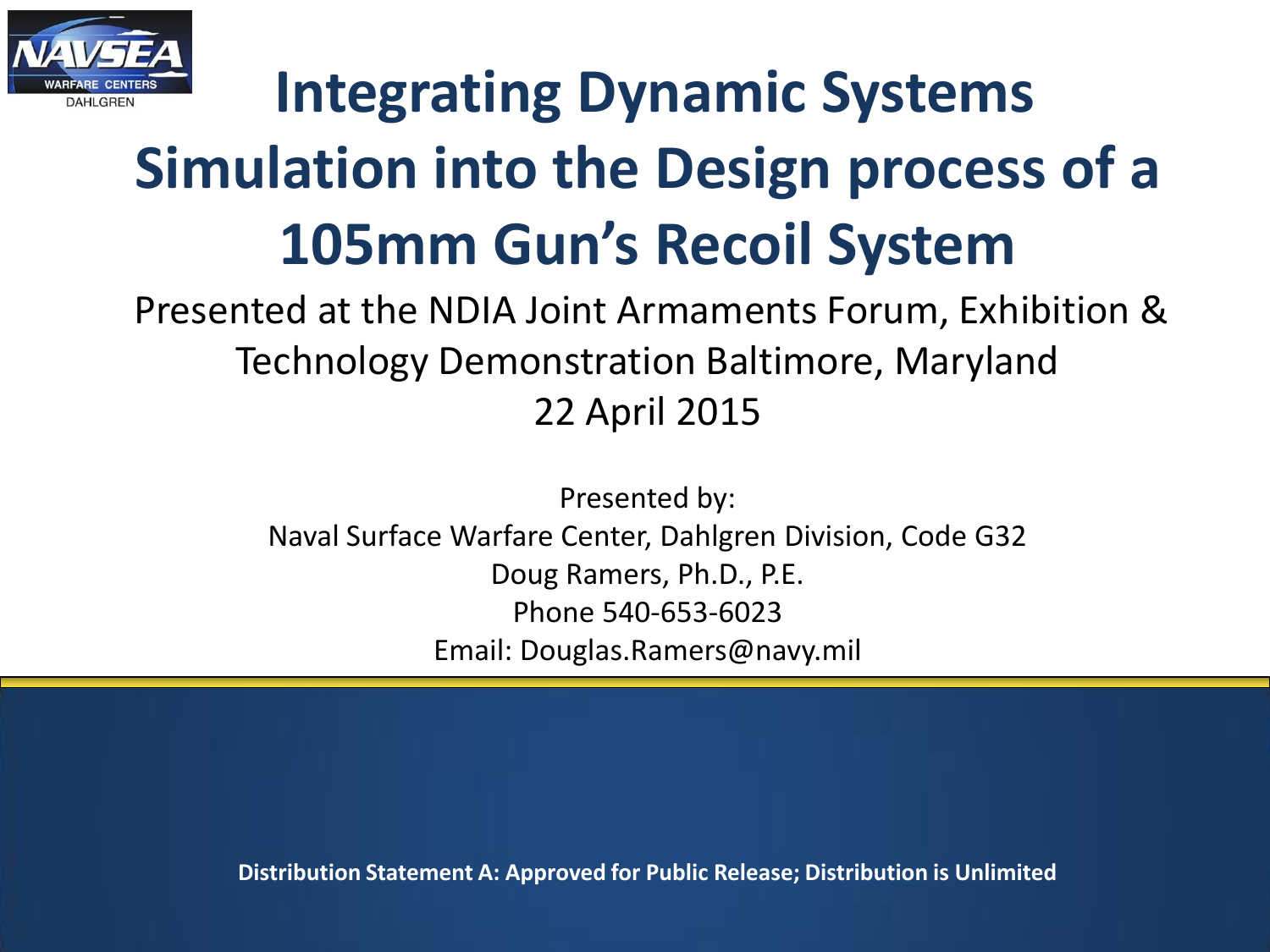

## Problem Description: Recoil System

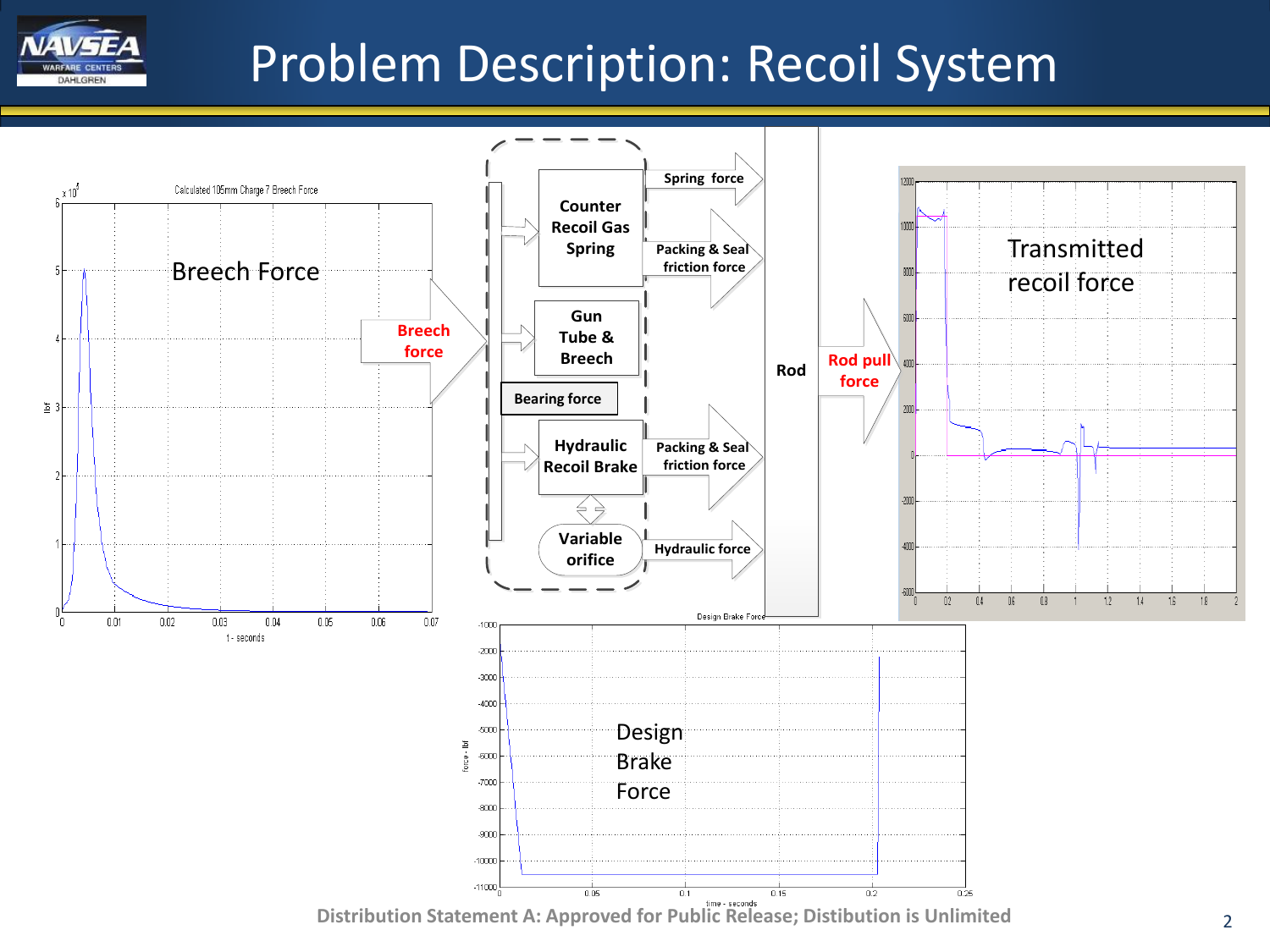

# **Objectives**

- Develop and simulate models of recoil system functionality to:
	- Generate hydraulic orifice area design specifications,
	- Generate buffer area design specifications,
	- Generate hydraulic and pneumatic pressure and friction forces for cylinder packing, and seal design specifications,
	- Verify suitability of dimensional design specifications, and
	- Verify and predict system performance.
		- ‒ Target recoil and force requirements at nominal T&P, charge 7 based breech force at zero elevation
- ‒ Key References
	- DOD-HDBK-778(AR) RECOIL SYSTEMS (1988)
	- MIL-HDBK-785(AR) DESIGN OF TOWED ARTILLERY WEAPON SYSTEMS (1990)
	- RHEINMETALL Handbook on Weaponry (1982)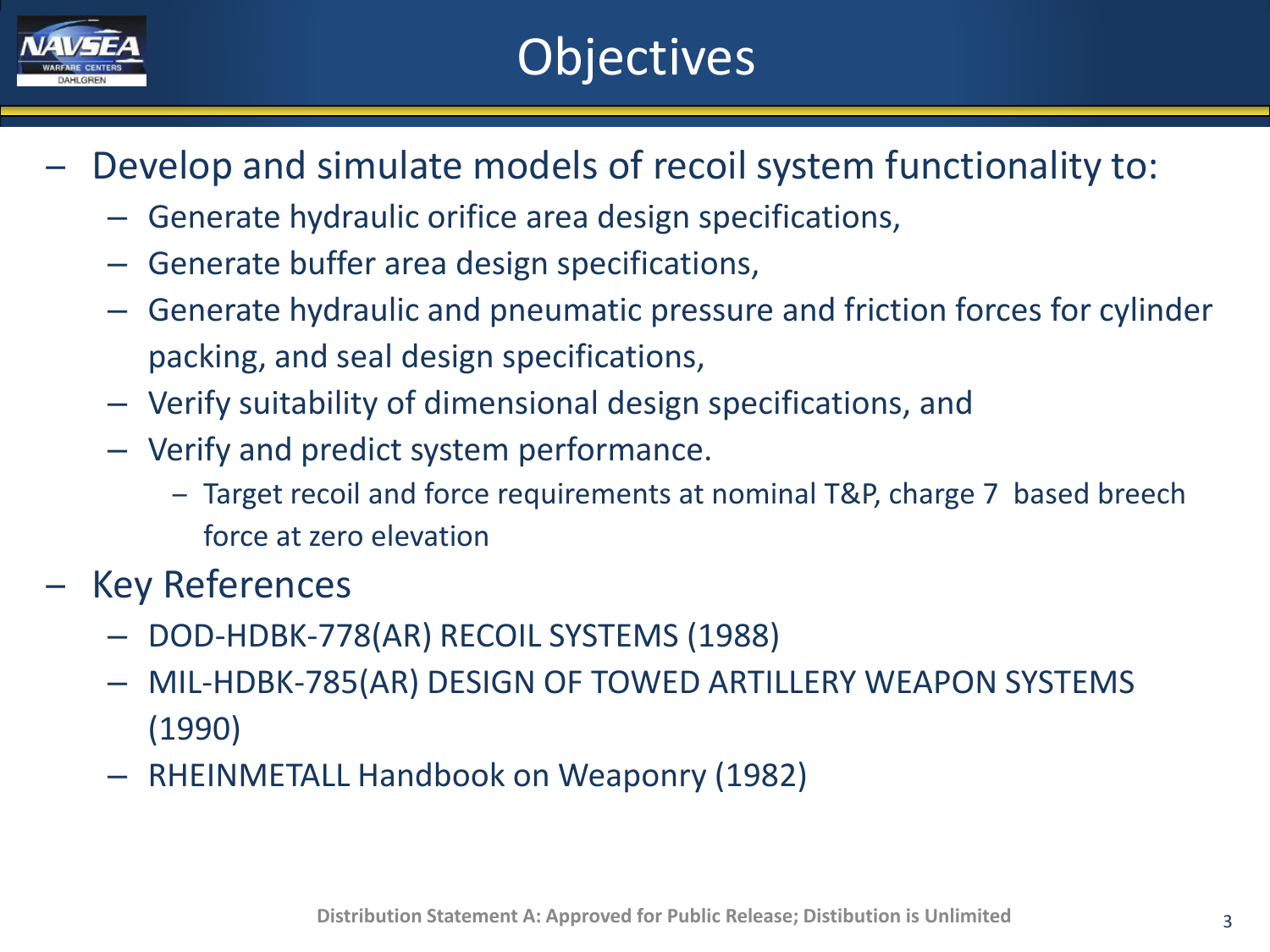

# Breech Force

- Driving force for recoil system
- ‒ Impulse (I)
	- Integral of breech force curve
	- Used to design brake force function

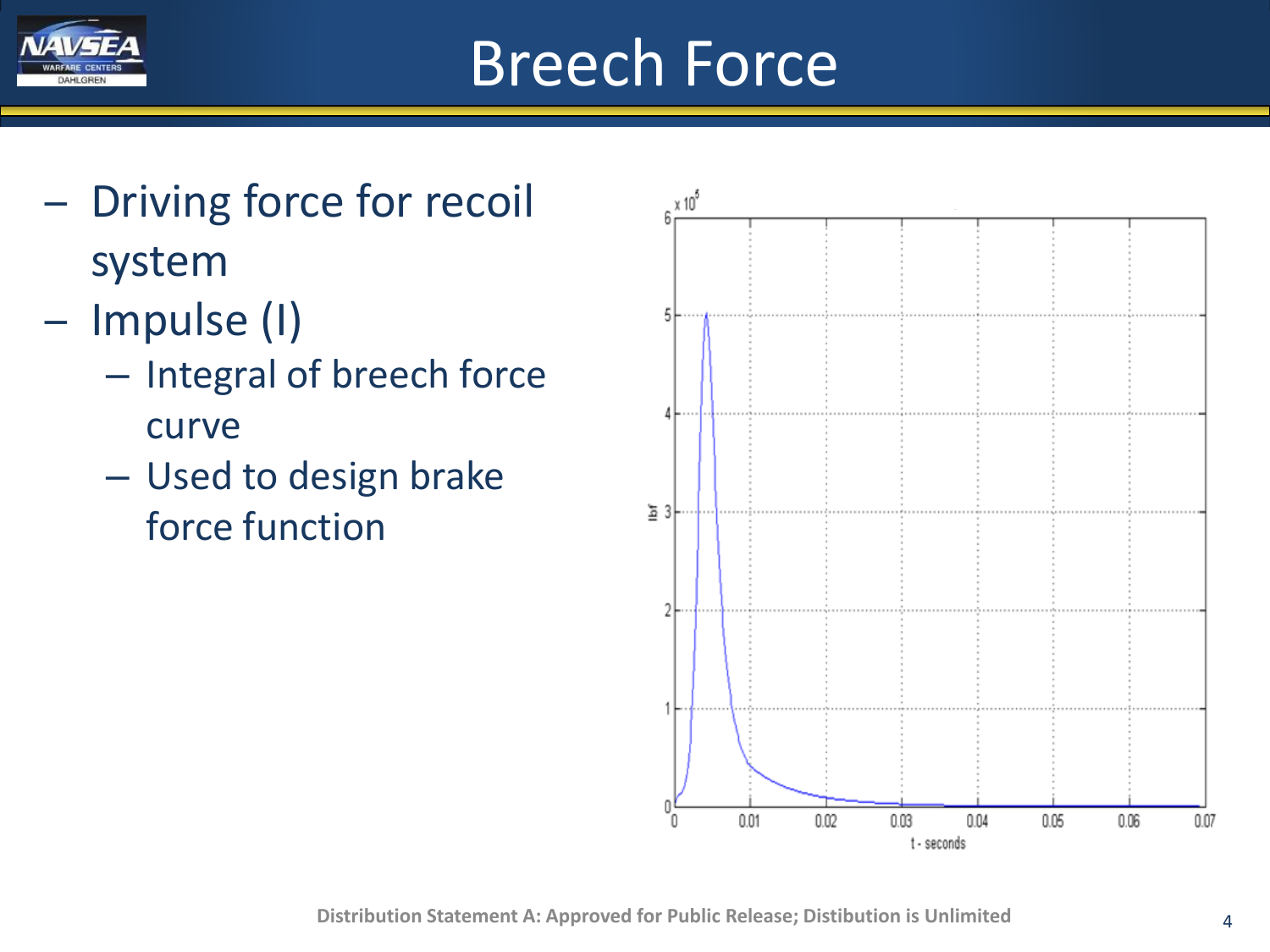

- Brake force curve design
	- Average Brake Force:  $K0 = 1^2 / (2 * m_{recoil} * L_{recoil})$
	- Recoil time:  $t_{recoil} = 1 / KO$
	- Estimate friction and gas spring forces
	- Design trapezoidal FBrake(t), over recoil duration



**Distribution Statement A: Approved for Public Release; Distibution is Unlimited** 5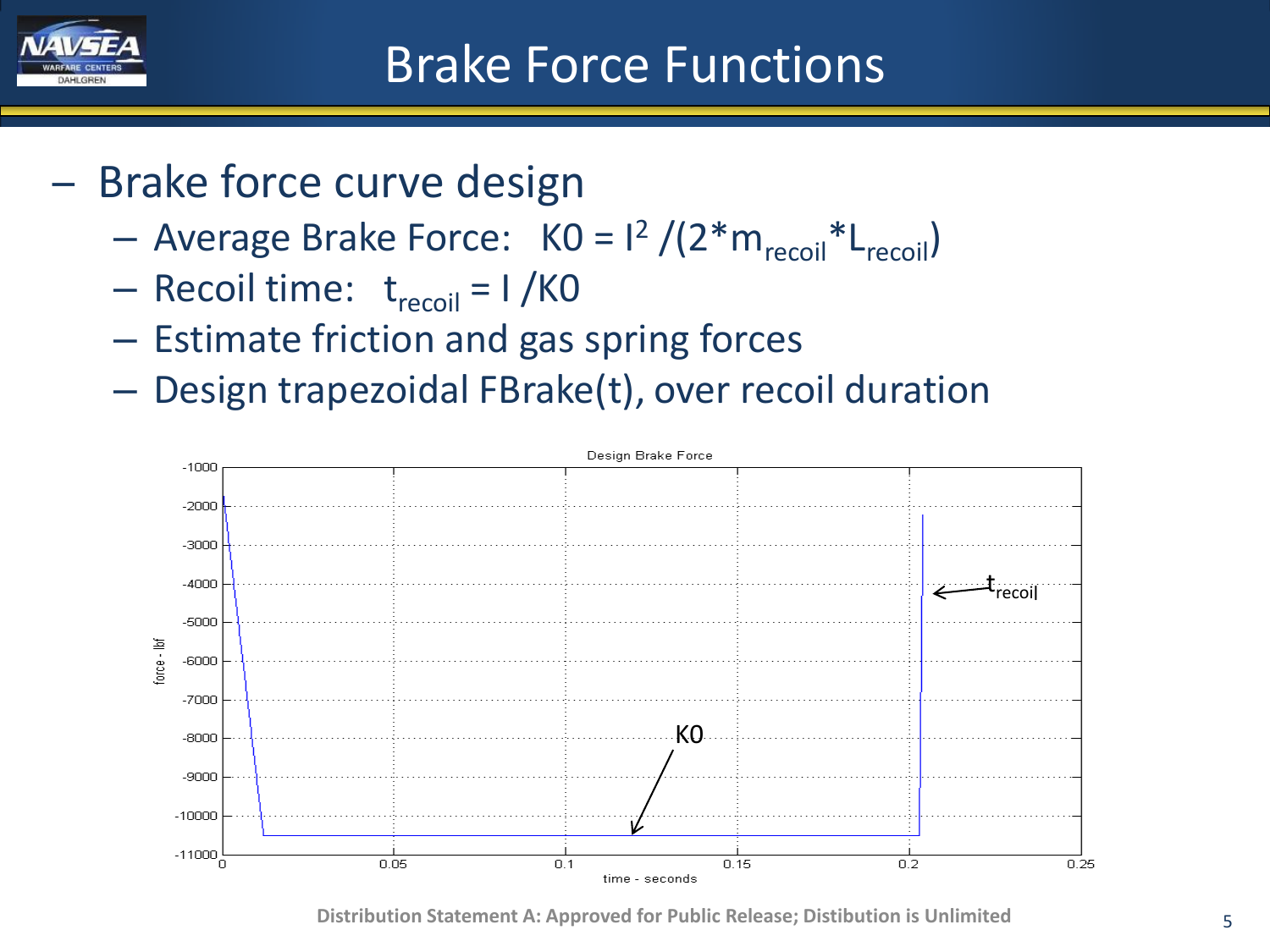

# Designing Variable Orifice

$$
- ae(x) = ao(x) * Cd = Ahyd * v(x) * \sqrt{\frac{density * Apiston}{2 * Forifice(x)}}
$$

Simulate: B(t) and Brake(t)  $\rightarrow v(t)$ , F<sub>orifice</sub>(t), x(t)  $\rightarrow v(x)$ , F<sub>orifice</sub>(x)

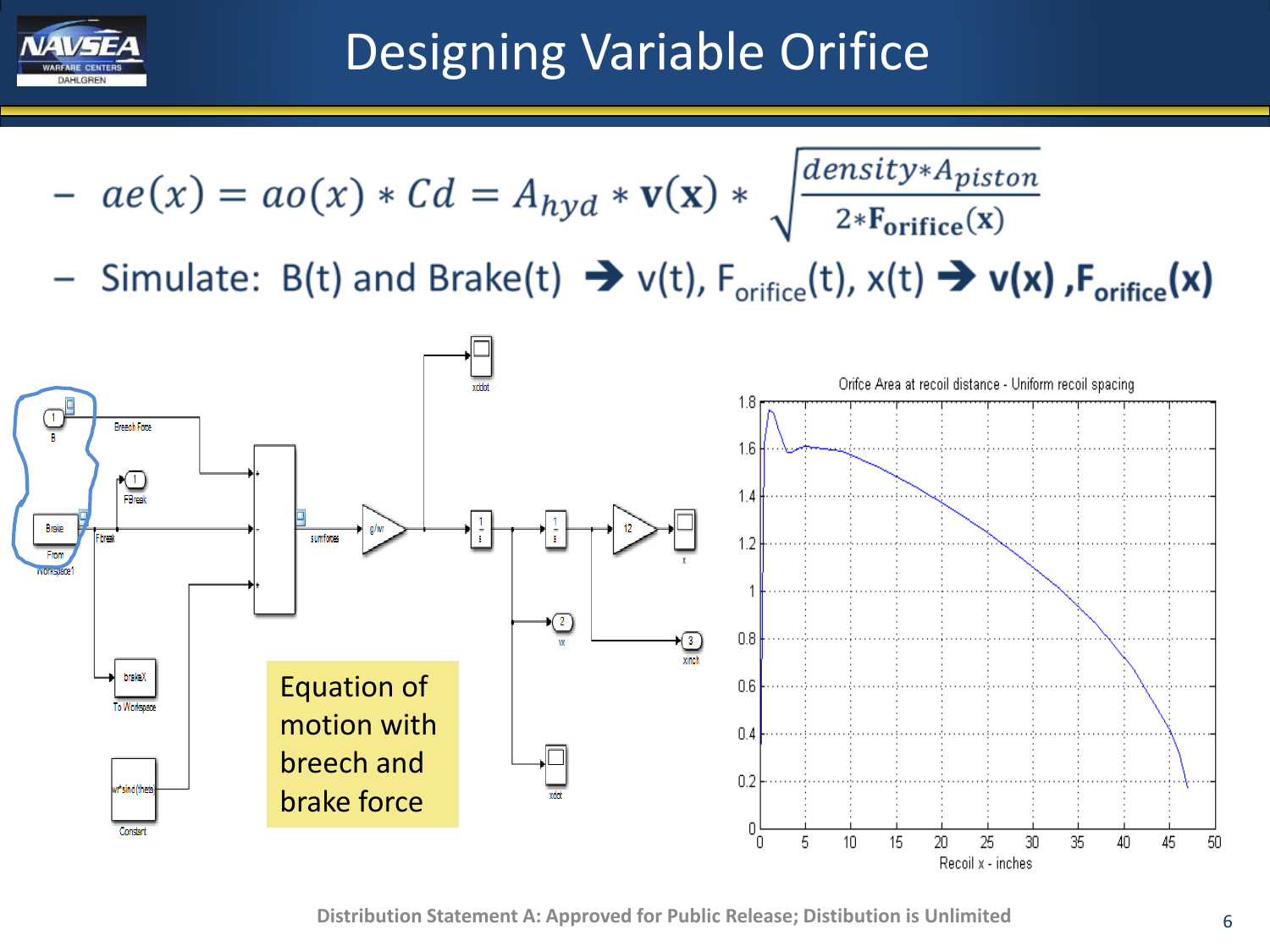

# Simulink and Simscape

## ‒ Simulink

- Graphical numerical programming
- Numerically solve differential equations
- Directional flow evaluation order
- ‒ Simscape (and Simhydraulics)
	- Graphical *physical modeling*
		- ‒ Through and across variables bidirectional
	- Encapsulate equations for all behaviors of components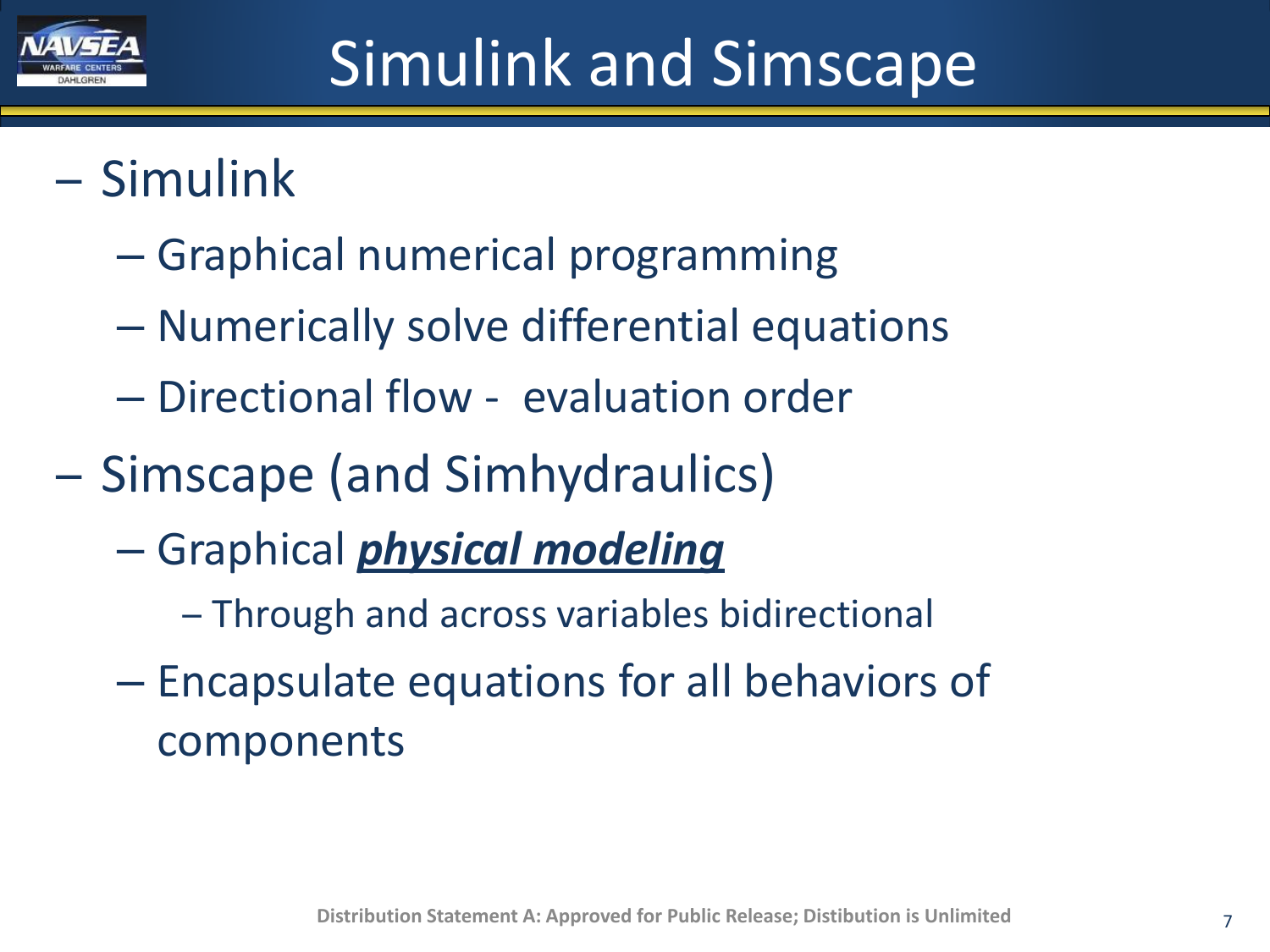

# Simhydraulics Variable Orifice

 $\overline{\mathbf{x}}$ 

#### <sup>6</sup> Block Parameters: Variable Orifice

#### Variable Orifice

Settings

The block simulates a variable orifice of any type as a datasheet-based model. To parameterize the block, tl options are available: (1) by maximum area and control member stroke, (2) by a table of orifice area vs. co member displacement, and (3) by the pressure-flow rate characteristics. The lookup table function is used i second and third cases for interpolation and extrapolation. Three methods of interpolation and two methods extrapolation are provided to choose from.

Connections A and B are hydraulic conserving ports associated with the orifice inlet and outlet, respectively. Connection S is a physical signal port. The block positive direction is from port A to port B. Positive signal at opens or closes the orifice, depending on the value of the Orifice orientation parameter.

| nree<br>ntrol<br>n the<br>; of<br>port S | $q = C_D \cdot A(h) \sqrt{\frac{2}{\rho}} \cdot \frac{p}{\left( \rho^2 + p_{cr}^2 \right)^{1/4}}$<br>$p = p_A - p_B$                                                                                                                                                                       |
|------------------------------------------|--------------------------------------------------------------------------------------------------------------------------------------------------------------------------------------------------------------------------------------------------------------------------------------------|
|                                          | $p_{cr} = \frac{\rho}{2} \left( \frac{\text{Re}_{cr} \cdot v}{C_D \cdot D_H} \right)^2$<br>$h = x_0 + x \cdot or$<br>$A(h) = \begin{cases} h \cdot A_{\max} / h_{\max} + A_{\textit{leak}} & \text{for } h > 0 \\ \\ A_{\textit{leak}} & \text{for } h <= 0 \end{cases}$<br>for $h \leq 0$ |
|                                          | $D_H = \sqrt{\frac{4A(h)}{\pi}}$                                                                                                                                                                                                                                                           |

| Parameters                  |                                                         |
|-----------------------------|---------------------------------------------------------|
| Model parameterization:     | By maximum area and opening<br>$\overline{\phantom{a}}$ |
| Orifice maximum area:       | $0.5e-4$<br>$m^2$<br>÷                                  |
| Orifice maximum opening:    | $5e-3$<br>m<br>÷                                        |
| Orifice orientation:        | Opens in positive direction<br>$\overline{\phantom{a}}$ |
| Flow discharge coefficient: | 0.7                                                     |
| Initial opening:            | $\bf{0}$<br>m<br>$\overline{\phantom{a}}$               |
| Critical Reynolds number:   | 12                                                      |
| Leakage area:               | $m^2$<br>$1e-12$<br>$\overline{\phantom{a}}$            |
|                             |                                                         |
|                             | OK<br>Cancel<br>Help<br>Apply                           |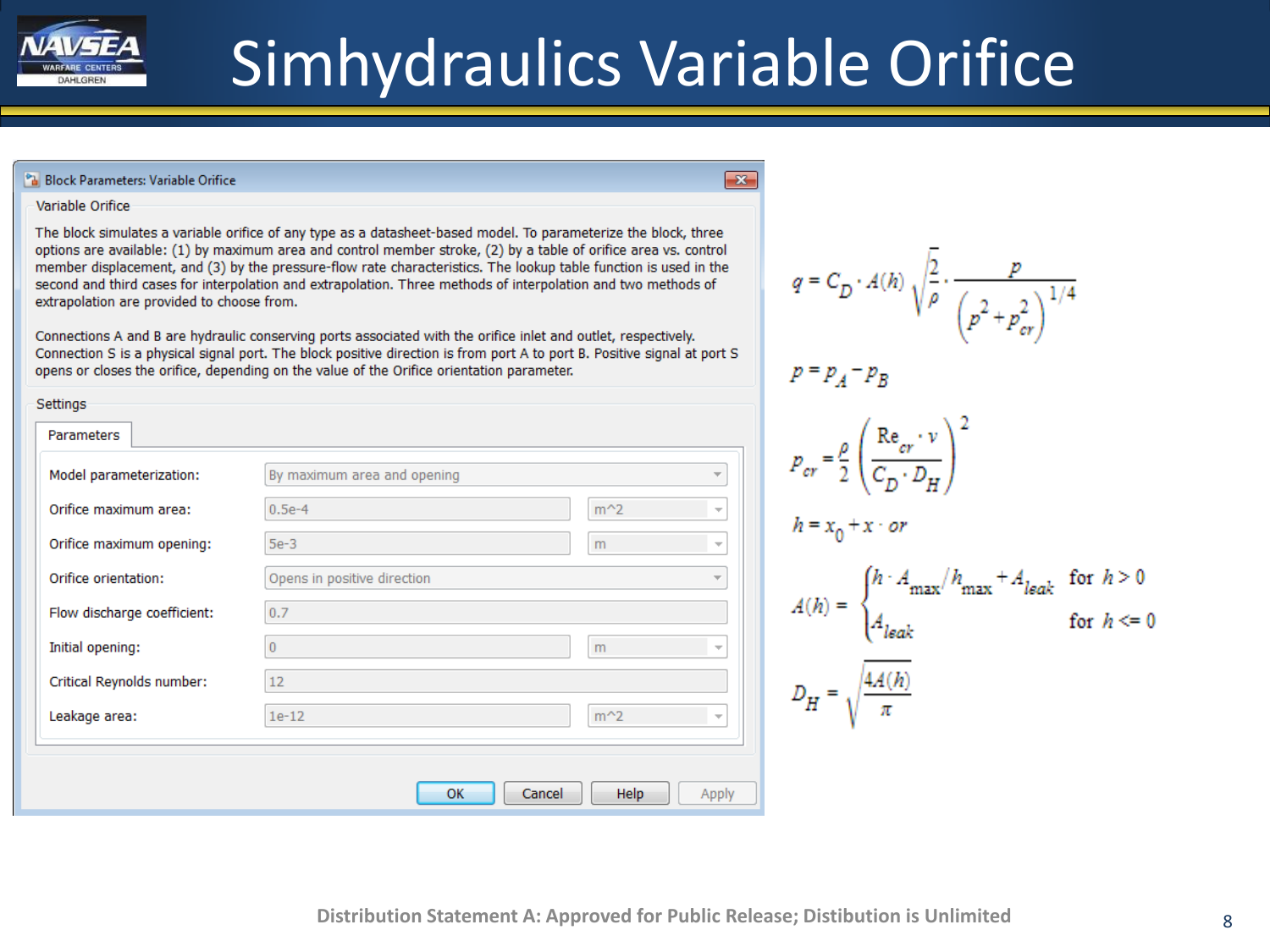

### Recoil System Model



**Distribution Statement A: Approved for Public Release; Distibution is Unlimited** 9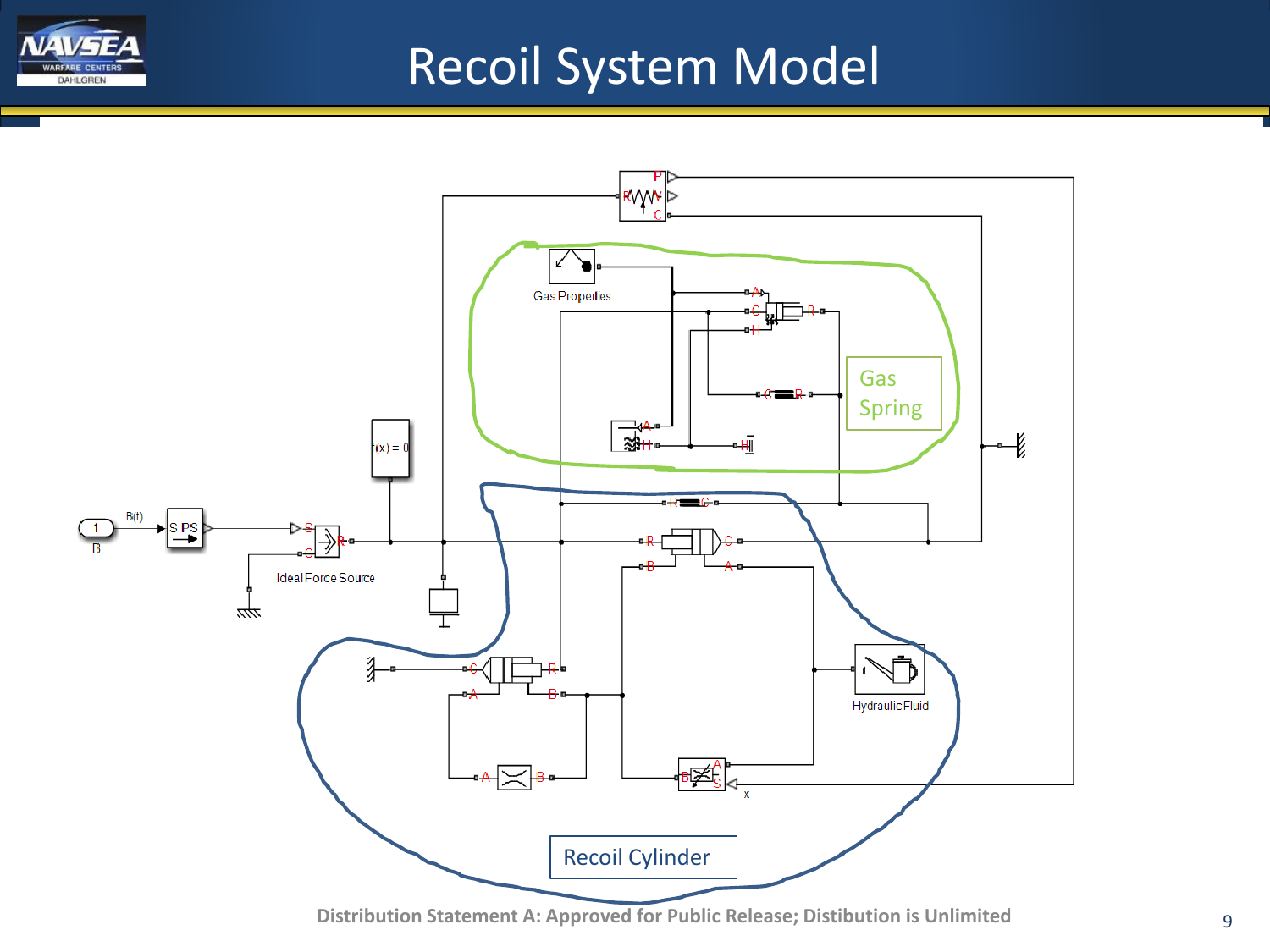

## Simulation: Force



**Distribution Statement A: Approved for Public Release; Distibution is Unlimited** 10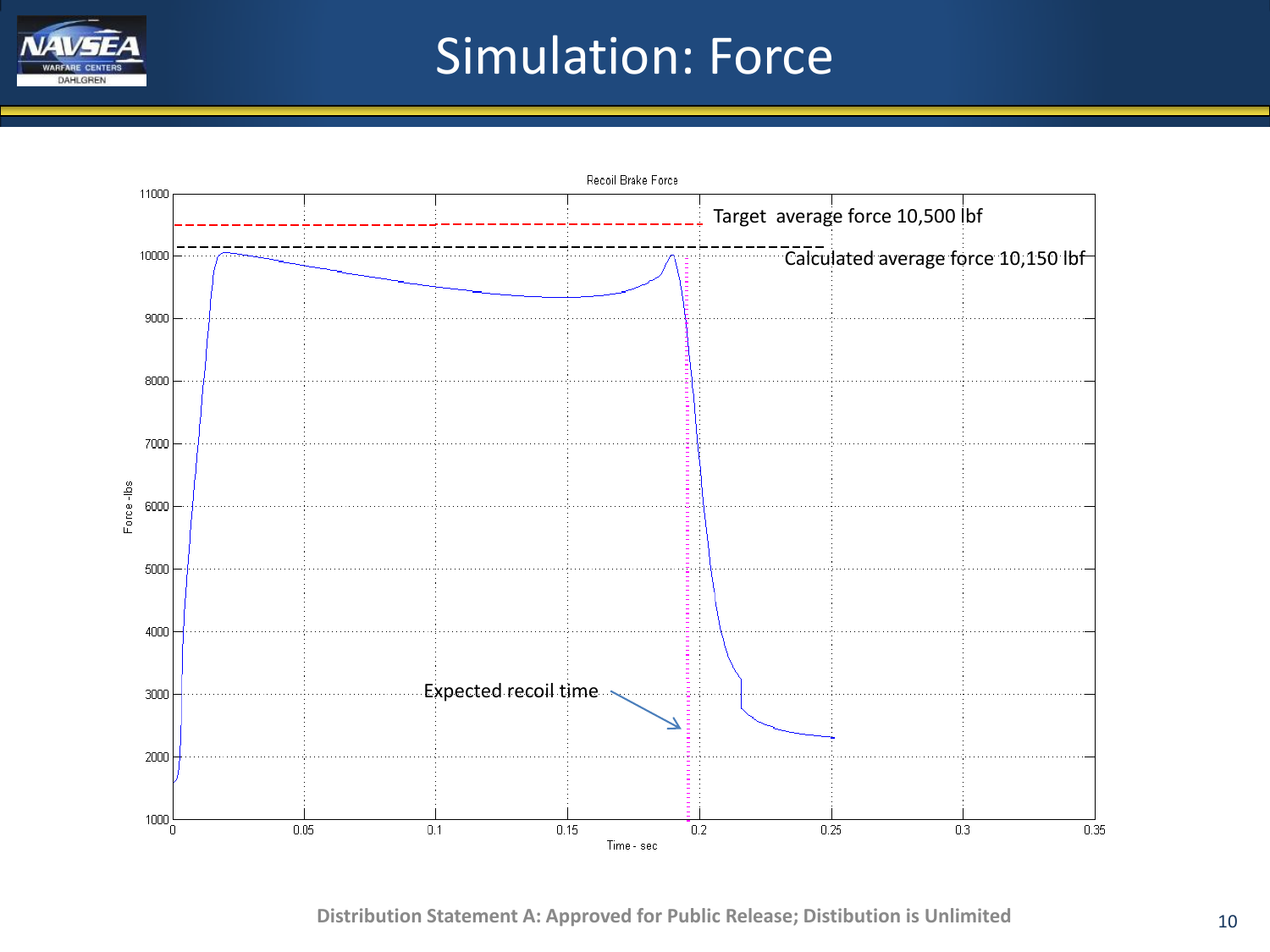

## Validation: Recoil and Velocity

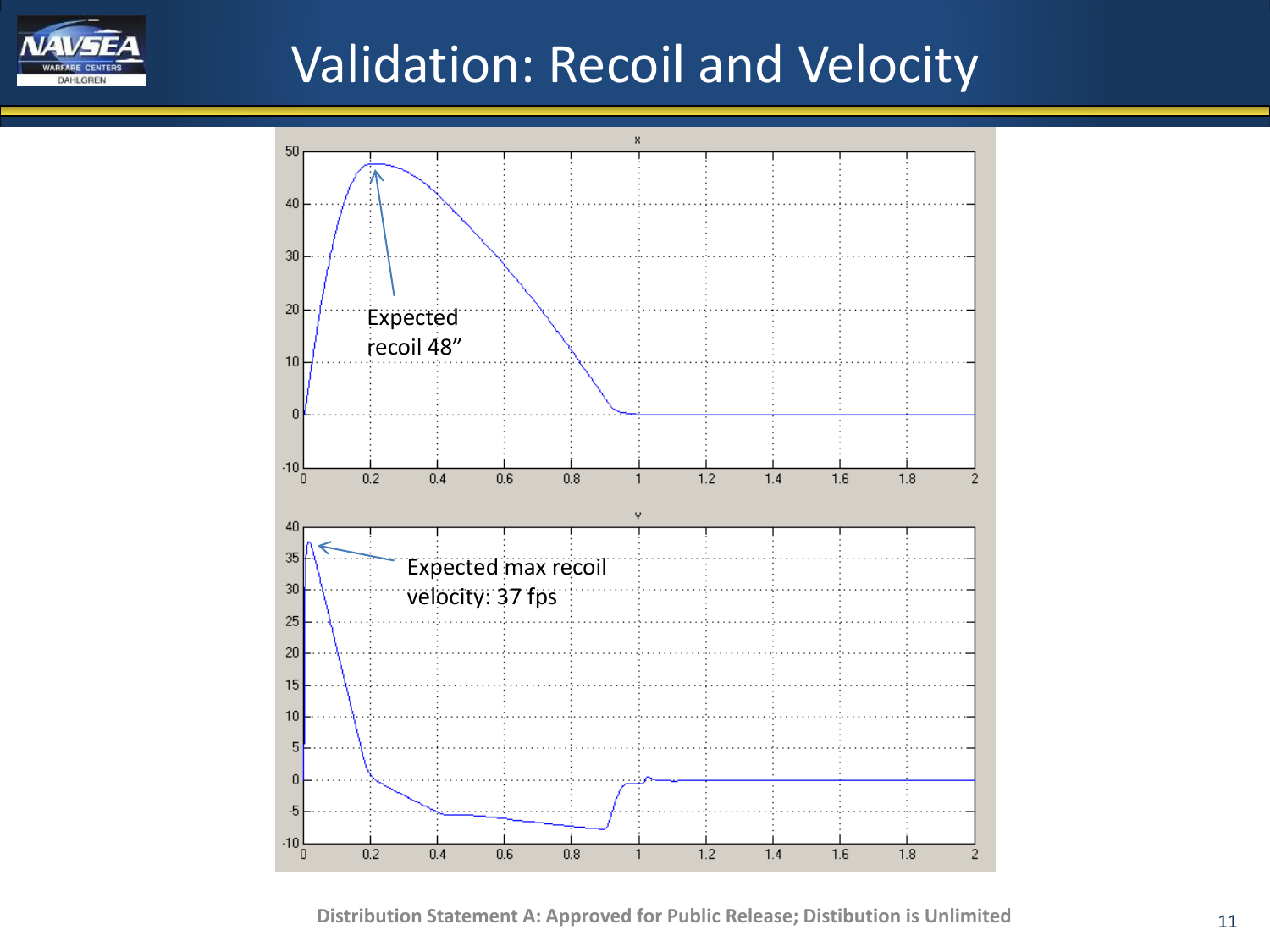

## Design Information From Simulation





- ‒ Maximum hydraulic pressure: 550 psi
- ‒ Maximum gas pressure: 880 psi
- Maximum gas temperature: 150°F

**Distribution Statement A: Approved for Public Release; Distibution is Unlimited** 12